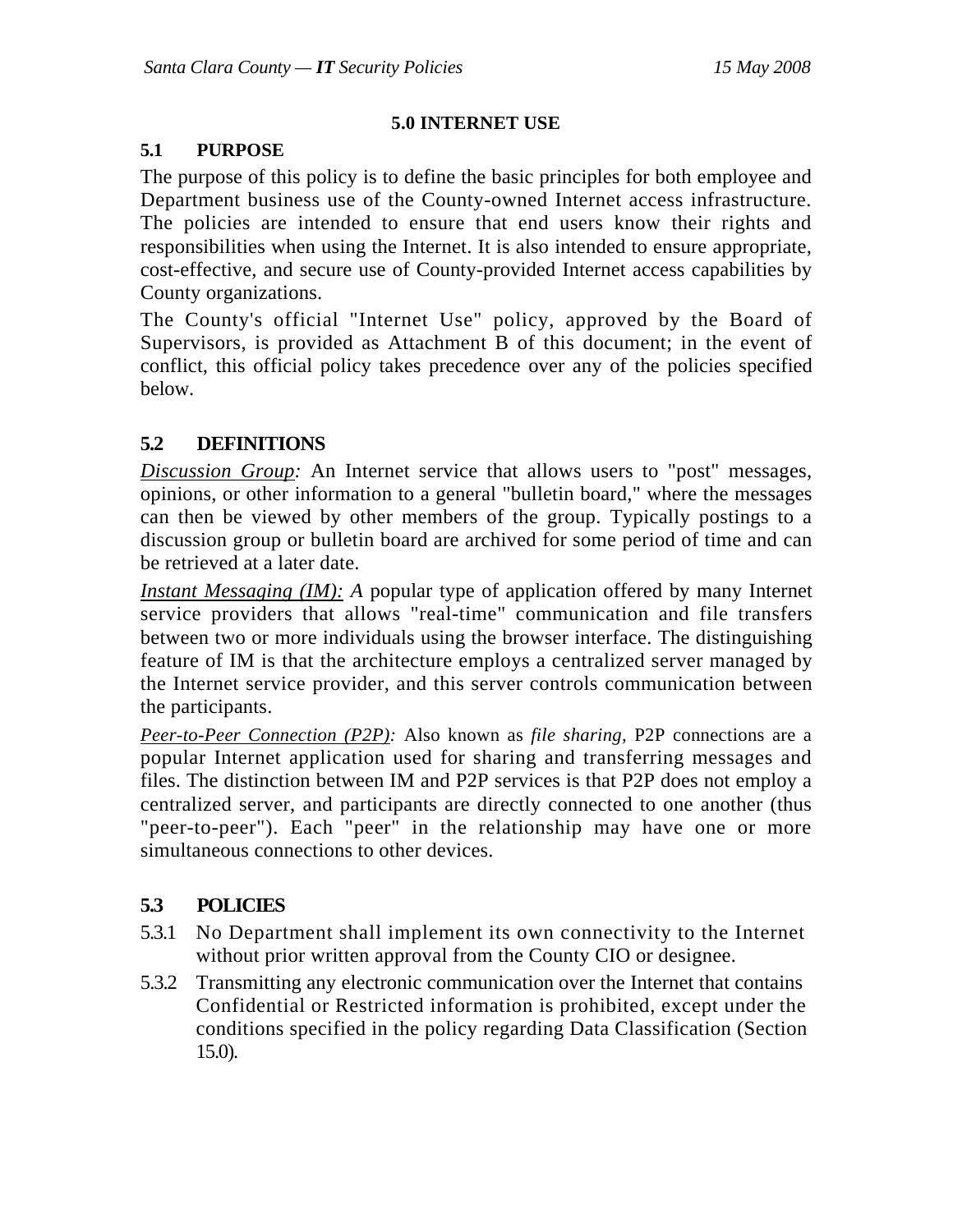- 5.3.3 No County employee, contractor, or consultant shall use the County's Internet infrastructure for inappropriate purposes, such as (but not limited to) the following:
	- Personal profit including commercial solicitation or conducting or pursuing their own business interests or those of another organization.
	- Unlawful or illegal activities, including downloading licensed material without authorization or downloading copyrighted material without the publisher's permission.
	- Accessing, creating, transmitting, printing, downloading or soliciting material that is or may be construed to be harassing or demeaning toward any individual or group for any reason, including on the basis of sex, age, race, color, national origin, creed, disability, political beliefs, organizational affiliation, or sexual orientation.
	- Accessing, creating, transmitting, printing, downloading or soliciting sexually oriented messages or images.
	- Propagating or downloading viruses or other contaminants.
- 5.3.4 All Department servers that are accessible from the Internet shall be protected by a security infrastructure that has been approved by the County CIO or designee.
- 5.3.5 County servers accessible from the Internet shall be configured and maintained so as to minimize security vulnerabilities. This includes proper patching and configuration, the installation and use of anti-virus software, and the installation and use of host-based intrusion detection systems (IDS).
- 5.3.6 County employees are prohibited from utilizing, participating in, or configuring Internet-based Instant Messaging (IM) services.
- 5.3.7 If needed to support legitimate business processes, a Department may participate in an internal, County-provided instant messaging service, if and when such a service is implemented, or a Department may implement such a service designed for use within its own local environment.
- 5.3.8 An IM service implemented by a Department shall not be used to communicate with IM services that are external to the County unless implemented via a security infrastructure that has been approved by the County CIO or designee.
- 5.3.9 County employees are prohibited from utilizing, participating in, or configuring Internet-based Peer-to-Peer or file sharing services.
- 5.3.10 Employees are prohibited from participating in Internet discussion groups unless there is a legitimate business need to do so, and explicit permission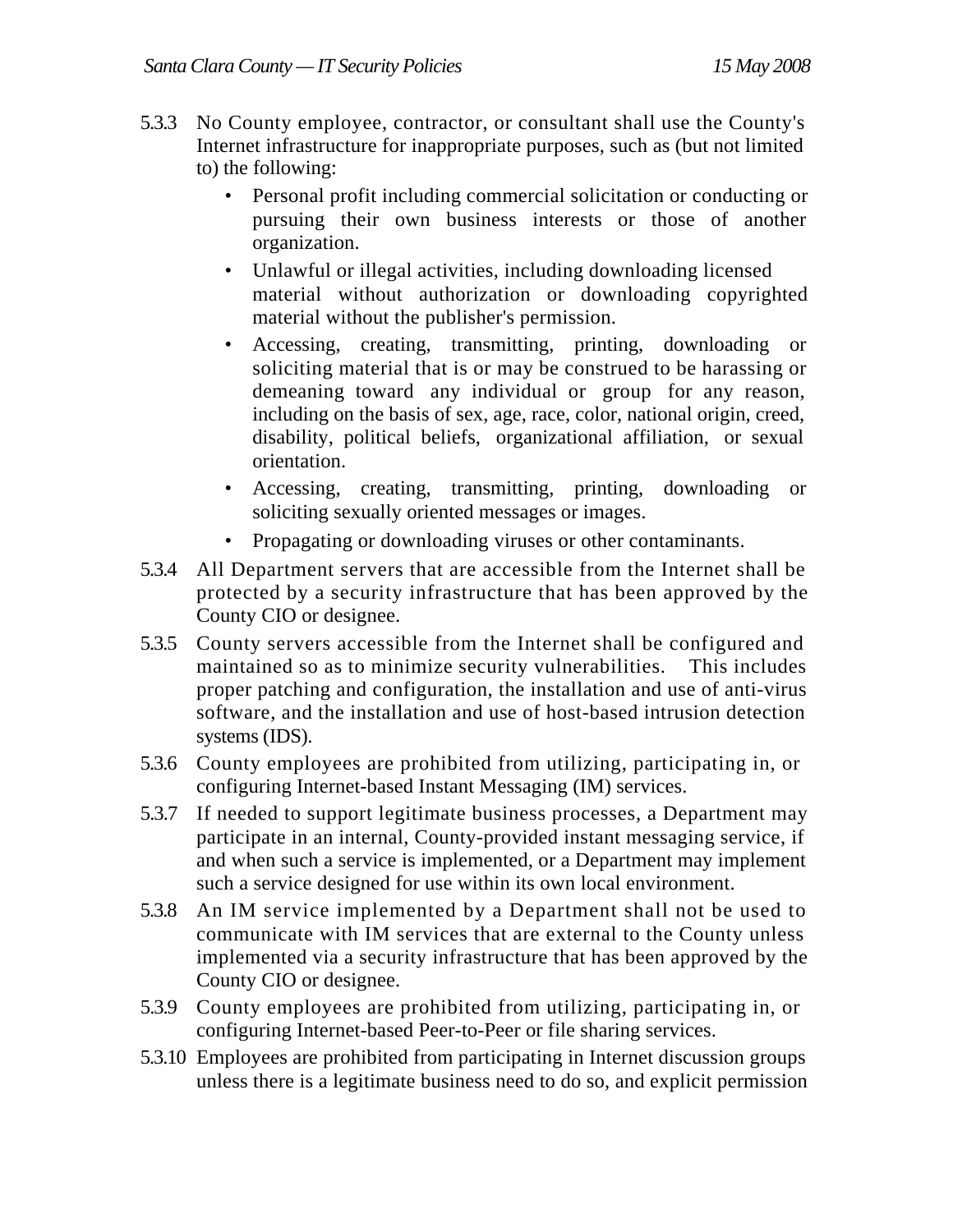to participate in such group(s) has been given, in writing, by Department management.

### 5.4 RESPONSIBILITIES

- 5.4.1 Each Department is responsible for addressing all relevant security concerns when evaluating use of the Internet to conduct Department business with other public entities, citizens, and businesses.
- 5.4.2 Each Department is responsible for ensuring that all employees, contractors, consultants, and vendors within its scope of authority utilize the County's Internet infrastructure appropriately.

### 5.5 LIMITATIONS

- 5.5.1 Access to the Internet is provided as a business tool. However, reasonable and incidental use of the Internet for personal purposes is acceptable, subject to specific exceptions by individual Departments, as long as this usage does not interfere with the performance of work duties or the operation of County information systems and/or networks.
- 5.5.2 Use of the Internet via the County's infrastructure must withstand public scrutiny. The California Public Records Act (CPRA), Government Code Section 6250, et seq., requires the County to make all disclosable public records available for inspection and to provide copies upon request. A public record is any writing, including electronic documents, relating to the conduct of the people's business. The CPRA stipulations apply to information processed, sent and stored on the Internet. Additionally, records of Internet use may be requested during litigation discovery.
- 5.5.3 Users should have no expectation of privacy in their usage of the Internet. Any messages, files, or other materials transmitted over the Internet can be monitored, stored, or disclosed to third parties.
- 5.5.4 Users should understand that the County monitors and logs all access to sites on the Internet that are made from County-owned IT resources. The information that is collected can be used to associate Internet activity to an individual workstation.
- 5.5.5 Either the County as a whole, or a Department head, may restrict access to certain Internet web sites that are deemed inappropriate and/or unnecessary for business purposes.
- 5.5.6 An audit authority designated by a Department head or other County authority may be given the responsibility to monitor usage of the Internet by the employees of one or more County organizations. If necessary and appropriate, an individual designated by the County Executive may audit Internet usage by an Agency or Department head.